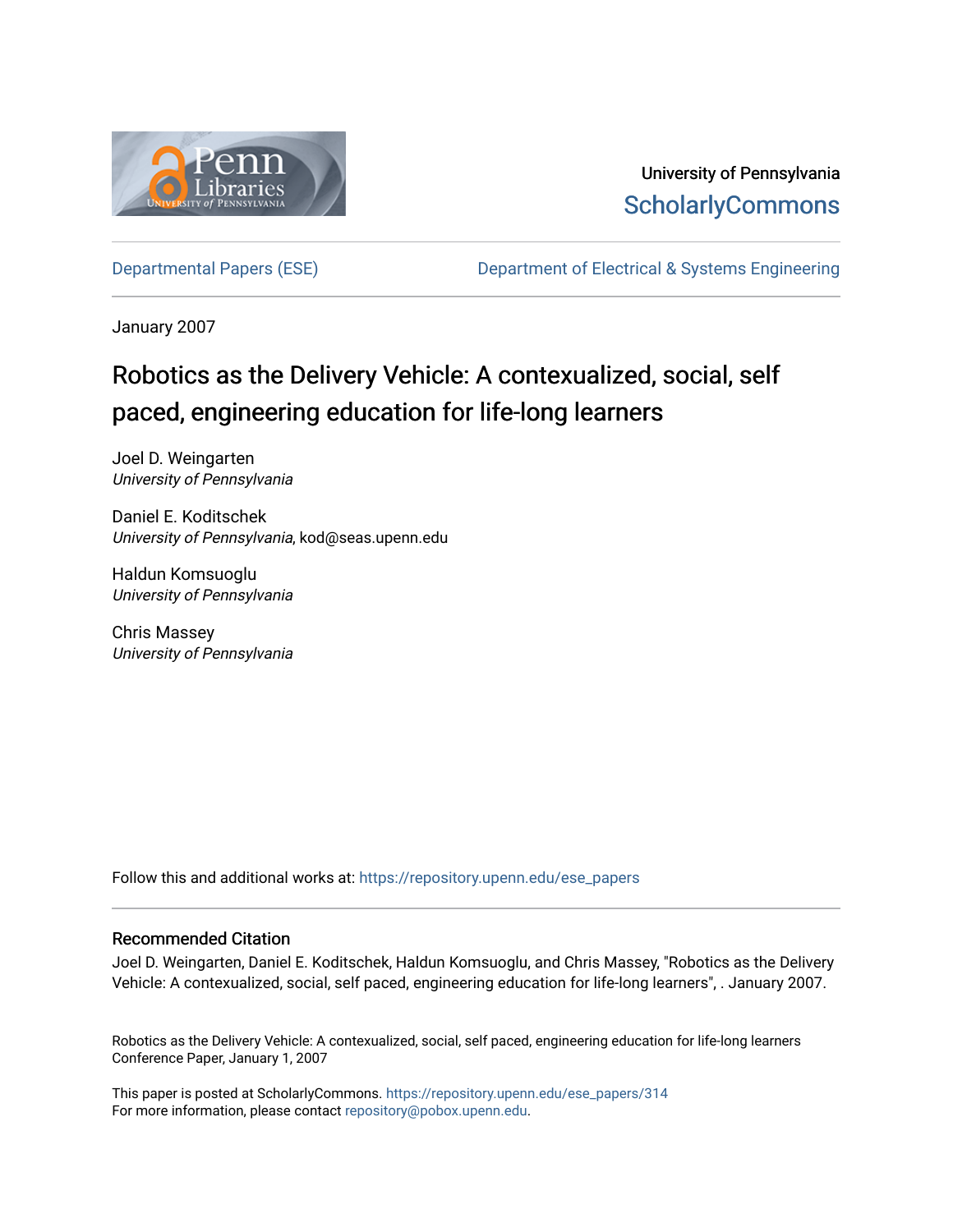### Robotics as the Delivery Vehicle: A contexualized, social, self paced, engineering education for life-long learners

#### **Abstract**

We present our approach to undergraduate engineering education, "A contexualized, social, self-paced, engineering education for life-long learners" through a look at a new two course introductory sequence for the freshman year. As the centerpiece of these courses, we use a smaller version of our advanced research platform, RHex, to integrate introductory programming material with electrical and systems engineering theory. We move away from the traditional "filing cabinet" test and drill approach (fill minds up with facts and test)as students start to become life-long learners, creators, and innovators through exposure to research level problems. The initial assessments of our approach have been very positive. Treating students as junior-researchers and exposing them to cutting edge robotics yielded a 98% attendance rate, 95% of students choosing to take a optional follow-on course, and 90% saying they would recommend the course to another student. We describe as well our students' development of leadership and communications skills through a required ervice-learning component.Working with highschoolers from the School District of Philadelphia the undergraduates in the course in turn teach material similar to what they have learned in class

#### **Comments**

Robotics as the Delivery Vehicle: A contexualized, social, self paced, engineering education for life-long learners Conference Paper, January 1, 2007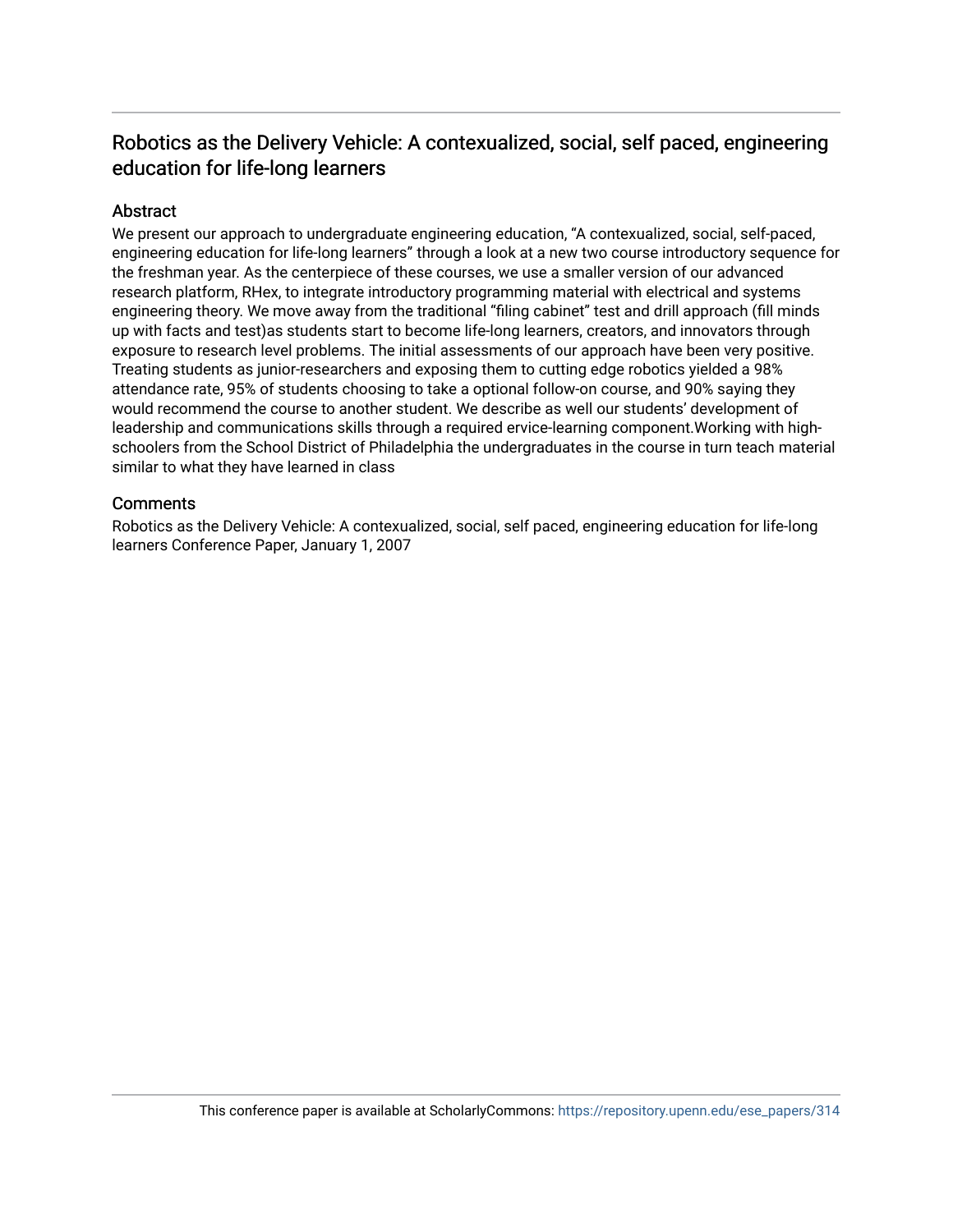# Robotics as the Delivery Vehicle: A contexualized, social, self paced, engineering education for life-long learners

Joel D. Weingarten†, Daniel Koditschek†, Haldun Komsuoglu†, Chris Massey‡

{jweingar,kod,haldunk,massey}@seas.upenn.edu, †Department of Electrical and Systems Engineering ‡Institute for Research in Cognitive Science University of Pennsylvania

*Abstract*— We present our approach to undergraduate engineering education, "A contexualized, social, self-paced, engineering education for life-long learners" through a look at a new two course introductory sequence for the freshman year. As the centerpiece of these courses, we use a smaller version of our advanced research platform, RHex, to integrate introductory programming material with electrical and systems engineering theory. We move away from the traditional "filing cabinet" test and drill approach (fill minds up with facts and test) as students start to become life-long learners, creators, and innovators through exposure to research level problems. The initial assessments of our approach have been very positive. Treating students as junior-researchers and exposing them to cutting edge robotics yielded a 98% attendance rate, 95% of students choosing to take a optional follow-on course, and 90% saying they would recommend the course to another student. We describe as well our students' development of leadership and communications skills through a required service-learning component. Working with high-schoolers from the School District of Philadelphia the undergraduates in the course in turn teach material similar to what they have learned in class.

#### I. INTRODUCTION

Recent reports detail the failures of the United States education system in attracting, educating and developing engineers for the 21st century. In order to understand the scope of the problem one needs to go no further than to look at the data. The number of American high-school students that are planning to enter college engineering is decreasing [1] while at the same time internationally students are entering engineering and science with increased numbers [2]. Exacerbating the problem, teachers are often not qualified to teach high school math and science [3]. These facts come in spite of an increasing awareness of the problem. According to a 2003 Gallup Survey, the vast majority of Americans believe that improving pre-college math and science education is a national priority that must be addressed and in industry, a 2005 survey by Sencer Stuart Research found more S&P 500 CEOs obtained their undergraduate degrees in engineering than in any other field.

How can educators address these problems? Can we increase retention and recruitment? How do we prepare our students for a rapidly changing technology landscape and endow them with the skills to succeed? Potential answers to these fundamental questions are bound up in some of the new pedagogical thinking that has emerged from research in learning [4], [5], [6] along with the last decade's discourse on recruitment and retention in engineering. We believe that robotics offers engineering educators unparallelled opportunities to make this discourse practicable.

In this paper, we present a preliminary report on our use of a robotics research platform to develop a contextualized, social and self-paced education for lifelong learning. The term "lifelong learning" acknowledges the futility of agonizing over how to cram yet more material into an already overburdened curriculum [7], [8]. "Training" must give way to "facilitating" — guiding students to develop capabilities such as problem solving, critical thinking, leadership, communication skills, to acquire the rapidly evolving specific professional tools that they will need to create knowledge and wealth over a professional lifespan. The term "self-paced" encapsulates our belief that students need to develop the skills to learn not only at a pace dictated by a traditional course but also at their own pace and be uniformly challenged and engaged despite entering the class with vastly different skill levels.

The mass of educational research over the last decade yields compelling evidence that cultural and gender diversity cannot be supported by the traditional "authority" centered and externally paced lecture-hall/problem-set model of engineering pedagogy [9], [10]. Our new learners flourish in settings where context is continually apparent, where the why of an idea is stressed at least as much as the what, and where they are engaged in collaborative problem-based learning [11]. It is now widely recognized that such settings are most readily achieved by an inquiry-focused pedagogy stressing cooperative team-based projects [12], [13]. Group projects allow differing intellectual strengths to come to the fore and gain recognition at appropriate and often differing junctures [14]. They provide an authentic context for service-based learning wherein those further along lend a hand to those struggling with mutually familiar obstacles. Project based active learning also provides students with an opportunity to transfer the knowledge gained in lecture to a physical instantiation of the theory, improving retention and understanding [15], [16].

In this paper we offer a preliminary assessment to develop a new freshman introduction to electrical and systems en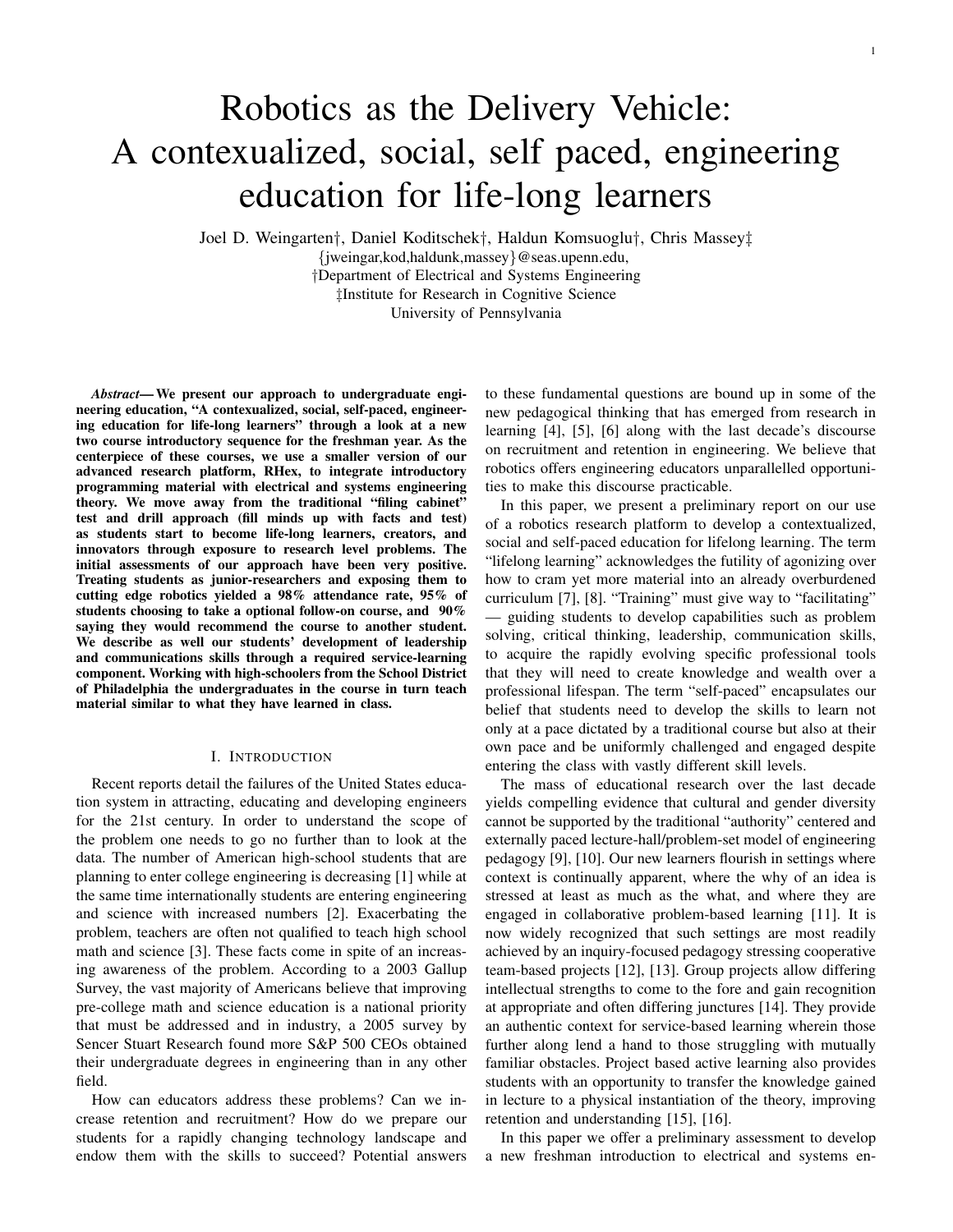gineering informed by these ideas. Comprised of the three segments outlined in Table 1, we focus in this paper on a discussion of the "social" lab component of the class wherein the philosophical approach finds its most significant influence. We will describe a lab experience split between service learning and collaborative investigations using a current robotic research platform. Both experiences are explicitly designed to promote team projects — experiences known to serve the interests of diversity and increase retention [17] The chief role of the lecture hall, then becomes to illuminate the "context" the relationships between today's artifacts and tools; between today's tools and theory; between today's research and tomorrow's needs. We defer to another venue a discussion of new lecture materials we have developed in support of the lab experience.

At the cardinal foundations of this course, students are asked to become independent learners and are given the opportunity to focus on problems of their own choosing at a pace that is self-selected. While such an approach could no doubt be supported in a great variety of technological settings, we believe that our adoption of a research-grade robot as the focus of laboratory inquiry significantly promotes that pedagogical approach. For the research agenda of robotics is intuitively immediately apparent: the gap between what people assume robots should be able to do and the tasks our most sophisticated present day machines can presently accomplish remains startling. Clearly, this surprisingly stubborn and startling gap presents a compelling invitation to engineering science and a wonderful pedagogical opportunity. Since so much remains unknown about even what is the fundamentally hard problem of robotics, such a laboratory environment creates numerous settings where simple empirical curiosity carries the potential to escalate into deep inquiry at the horizons of human knowledge. Thus, a robotics lab promotes nontrivial early empirical experiences that provoke undergraduates to immediately participate in research (which itself confers many educational benefits [18], [19]). In this spirit, few of the labs we have created entail any absolute "answer" or even a specific solution [6], allowing students to use and develop their creativity and intuition, skills demonstrated by the very best of engineers in trying to solve these open ended problems.

No doubt, the freshman setting relaxes much of the tension between our philosophical position and the real need of engineers to master a specific body of previously codified knowledge. While we are convinced it is readily possible to carry this same pedagogical stance beyond the freshman year into the very heart of the technical demands of engineering education, a discussion of the general problem lies well beyond the scope of the present paper. For present purposes, we simply note in passing that the simple fact of today's broad technological explosion implies that students from their first freshman courses on, could be exposed to research platforms and systems that incorporate the very best of current technology across a wide range of fields and specialties.

The outline of the rest of this paper is as follows. In section II and III we describe our novel robotic platform and coding infrastructure used in the course. In section IV and V we detail our implementation of our new fresh-man level course, give



Fig. 1. Edubot: A modular hexapedal robot, Edubot provides students with the opportunity to explore ideas from a wide range of fields including, math, biology, systems and electrical engineering, mechanical engineering etc.

examples of the course material, labs and service learning projects that the students worked. In section VI we present preliminary results from our analysis of the course. Finally in section VII we discuss future directions for our curriculum and the potential for creating a national model for engineering education.

#### II. A OVERVIEW OF THE PLATFORM: EDUBOT

The high pace of change in technology presents new challenges to educational systems. As a preview of this technological explosion, we want our students from their first freshman courses on to be exposed to research platforms and systems that incorporate the very best of current technology from a wide range of fields. With this observation in mind, we have used our modular mechatronic design and implementation infrastructure to build a platform, which we call the *EduBot system*. Based on RHex [20], Edubot is a true research level platform. Its hierarchical and modular coding and electromechanical infrastructures allow students to encounter research level problems at a suitable layer of abstraction, and its relatively cheap price allows for distribution to the class environment. For example the modular mechanical infrastructure (as shown in figure 2) allows students to design and implement unique leg designs. While robotic systems can very effective in educational programs by combining many fields of engineering and science in one unified platform, we feel, many present educational robotic systems fail to provide a long lasting and strong impact on the educational experience for two different reasons. First they are static and cannot adapt to varied educational levels and settings. Second, they fail to expose students to complex, novel open-ended problems. Addressing both these failure modalities, legged locomotion systems offer an excellent educational environment compared to wheeled and tracked mobility systems. With legged systems the space of exploration is very large as sound theory has only reached a very initial state of development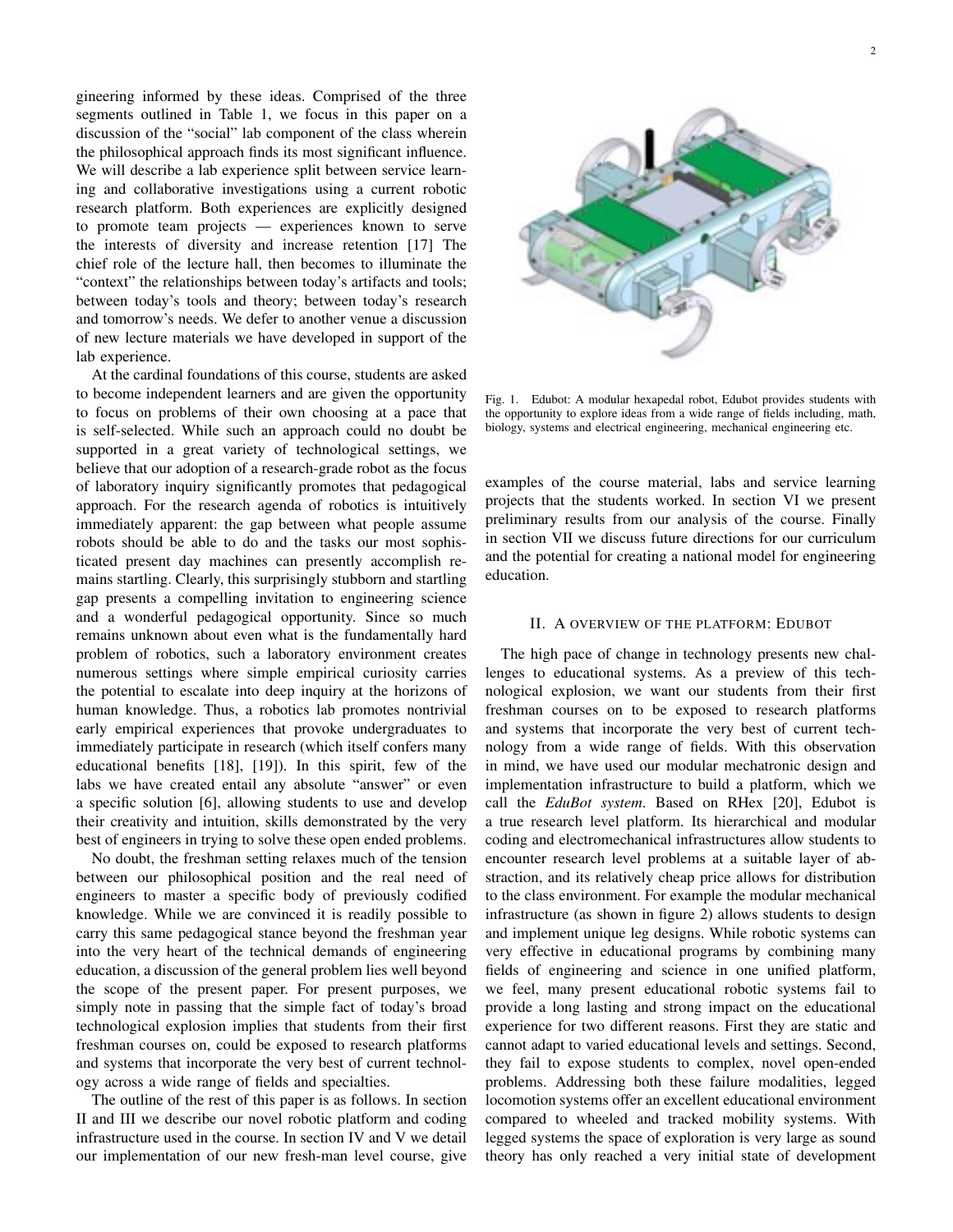

Fig. 2. Edubot: A modular hexapedal robot, Edubot provides students with the opportunity to explore ideas from a wide range of fields including, math, biology, systems and electrical engineering, mechanical engineering etc.

in the literature. This enhances the design of labs aiming to promote an embrace of open-research problems.

#### III. THE PROJECT ENVIRONMENT

Creating an environment where first year students can productively engage serious robotic projects, despite their lack of coding, math and engineering background that is normally necessary to work on research level platforms seems essential to the success of the course. At The University of Pennsylvania, the first semester of programming is taught in Java. With that in mind we developed a Java front end to the robot code for ESE112 (the first semester course). The front end allows students to interact with the system through a small set of function calls that mimic the functionality of the joystick which normally is used to control our robots. Through this Java front end we are able to gradually increase the richness of the interaction by the introduction of additional parametric freedoms and function calls. An example the interface used for the first project is given below:

*static void calibrate() static void postureMode() static void manualMode() static void turnRobotOnce() static boolean keyPressed()*

#### DESCRIPTIONS:

*calibrate()*: Calibrates the legs of the robot using the ground reference. We call "calibrate()" in order to coordinate the legs. Call this method before making the robot stand for the first time. *postureMode()* : Call this method to make the robot stand up. *manualMode()* : Method to switch to manual tripod mode. The robot must be standing in order to enter the manual tripod mode. Once in manual tripod mode, the robot is ready to walk

#### or turn.

*turnRobotOnce()* : Method to turn the robot in place in one second discrete time increments.

*keyPressed()* : method that detects if [Enter] key has been pressed. It returns 'true' if the key is pressed.

This example suggests how a simple Java front end can be used to draw novices in to a larger robot laboratory environment.

During the second semester students are introduced to C coding in the programming recitation portion of the course. To match this experience, in the laboratory students are given a C interface to the robot. Having a semester of engineering under their belts, the students now work with actual robot side code using a rich C environment in which they can complete the assigned projects.

#### IV. A FEW EXAMPLES FROM OUR IMPLEMENTATION

In accord with our stated objectives and over-arching philosophy, students are asked to research several topics not covered in the lectures and apply that knowledge to solving research level questions in a novel laboratory. Examples of these laboratories include: writing and executing code to optimize the running speed of the robot, autonomous navigation of a channel using accelerometers (see figure 3, and proposing and then partial writing of an academic robotics paper. In addition, projects such as designing new legs for the robot, endowing it with the ability to climb the steps of the Philadelphia Museum of Art, or first designing and then embedding a touchdown sensor into the legs, emulate the cycle of theory, specification, design, simulation, and implementation that all modern engineers encounter and must understand to successfully realize a system [21], [22].

Working with the robots, students get hands-on experience with some of the issues addressed by the more abstract theory presented in the lecture component of the class. For example, in the fifth project of the first semester students are required to choreograph a dance with Edubot. Students encounter principles such as static and dynamic stability, gait construction as well as hierarchical code to structure the over 2000 individual leg movements that comprise a dance routine.

Each lab also consists of a pre-lab that often contains one or more open-ended questions requiring students to access the literature. Examples include describing an algorithm for mapping a unknown room and hypothesizing why SLIP may be a model for efficient legged running.

The integration of the curriculum does not stop in the laboratory. Computer programming homework such as building circuit models, studying mass-spring-damper systems and the modeling of crank and lever systems combine the abstract lecture material with the teaching of programming. Table I gives an approximate outline of the first semester course ESE 112, sketching what is covered in all three segments of the course.

In keeping with our philosophy of treating students as researchers the final project in the course asks students to propose and then sketch out a research (conference) paper.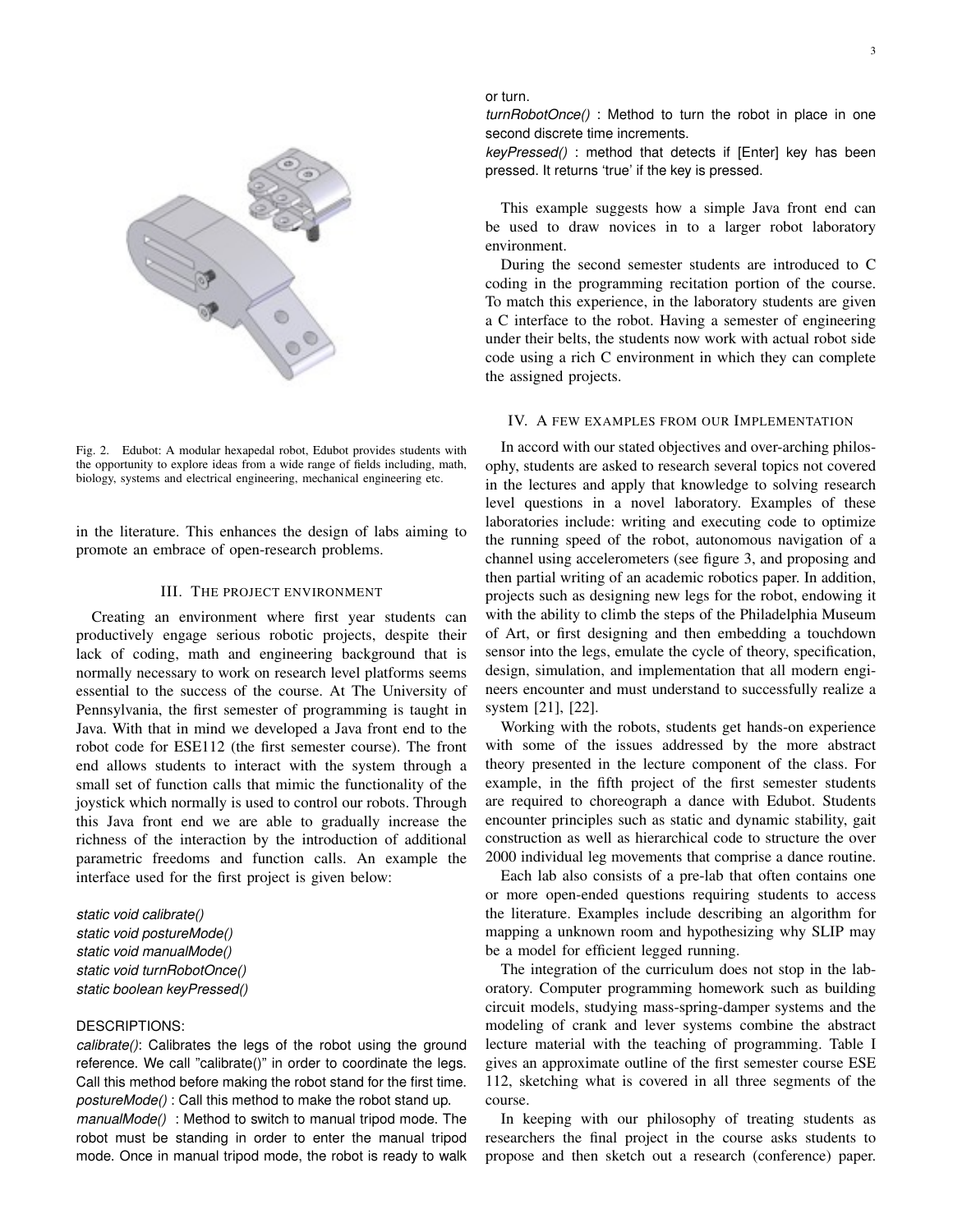

Fig. 3. Autonomous navigation and dance labs.

| Wk    | <b>CS</b> Content                                                             | <b>ESE Theory Material</b>                                                                                                                                                     | <b>Laboratory Material</b>                                                                                                                                                                                                                           |
|-------|-------------------------------------------------------------------------------|--------------------------------------------------------------------------------------------------------------------------------------------------------------------------------|------------------------------------------------------------------------------------------------------------------------------------------------------------------------------------------------------------------------------------------------------|
| 1,2   | $\bullet$ Classes<br>$\bullet$ Objects<br>$\bullet$ IDE intro                 | Memoryless Devices:<br>• Review electrical MKS units - voltage,<br>current, power, resistors, current & voltage<br>dividers<br>• Digital building blocks                       | • An introduction to various pieces of lab<br>equipment (screwdrivers, nuts, bolts ,wires<br>etc)<br>• Mini Project 1: Wall hugging mouse<br>• Building and test circuitry<br>• Java Program to compute power assigned                               |
| 3,4   | $\bullet$ Conditionals<br>$\bullet$ Loops<br>• References                     | Devices that exchange power and store<br>energy:<br>• Power Sources<br>• Discrete state recording devices<br>Device Measurements<br>• Waves and optical signals                | • Introduction to Java Libraries for RHex<br>• Mini-Project 2: Turn around every now<br>and then<br>• Student write code to use the robot<br>and an attached laser pointer to compute<br>index of refraction of unknown transparent<br>plastic sheet |
| 5.6   | $\bullet$ Arrays<br>$\bullet$ 2D arrays                                       | Continuous device communications<br>Signals:<br>Sinusoids;<br>Modula-<br>$\bullet$<br>tion/Demodulation<br>Digital device communication<br>• Princliples of Telecommunications | • Service Learning Training: Tutorial on<br>wall hugging project with high school<br>students.<br>• Mini Project 3: Getting a leg up<br>• Students are given a set of hips and then<br>design, build and test their own legs for<br>the robots       |
| 7,8   | • Nested Loops<br>$\bullet$ Break<br>$\bullet$ Continue<br>$\bullet$ Java I/O | Analog computational devices:<br>• Computers: Spring-Mass-Dampers; RLC<br>Circuits; Neurons Fabrication: Materials,<br>AVLS:                                                   | • Mini-Project 4: Exploring unknown<br>environments<br>• Students write code to have the robot<br>autonomously navigate a path using only<br>accelerometers                                                                                          |
| 9,10  | • Polymorphism<br>• Abstract Classes<br>• Inheritence                         | Linear and Non-linear devices Circuit<br>Analysis<br>• Dynamical systems theory<br>• Virtual work: least action                                                                | • Mini-Project 5 dance behavior project<br>• Five week service learning programs<br>begins                                                                                                                                                           |
| 11,12 | • Math Concepts<br>• Memory Manage-<br>ment                                   | Memoryless Devices:<br>• Review electrical MKS units - voltage,<br>current, power, resistors, current & voltage<br>dividers<br>• Digital building blocks                       | • Mini-Project 5 dance behavior project<br>continues<br>• Five week service learning programs<br>continues<br>• Final "research paper" project assigned                                                                                              |
| 13,14 | • Exception Handling<br>• Software design                                     | <b>Memoryless Devices:</b><br>• What is a device?<br>• Systems philosophy                                                                                                      | • Final Research paper project continues<br>• Service learning continues                                                                                                                                                                             |

#### TABLE I CONDENSED OUTLINE: ESE 112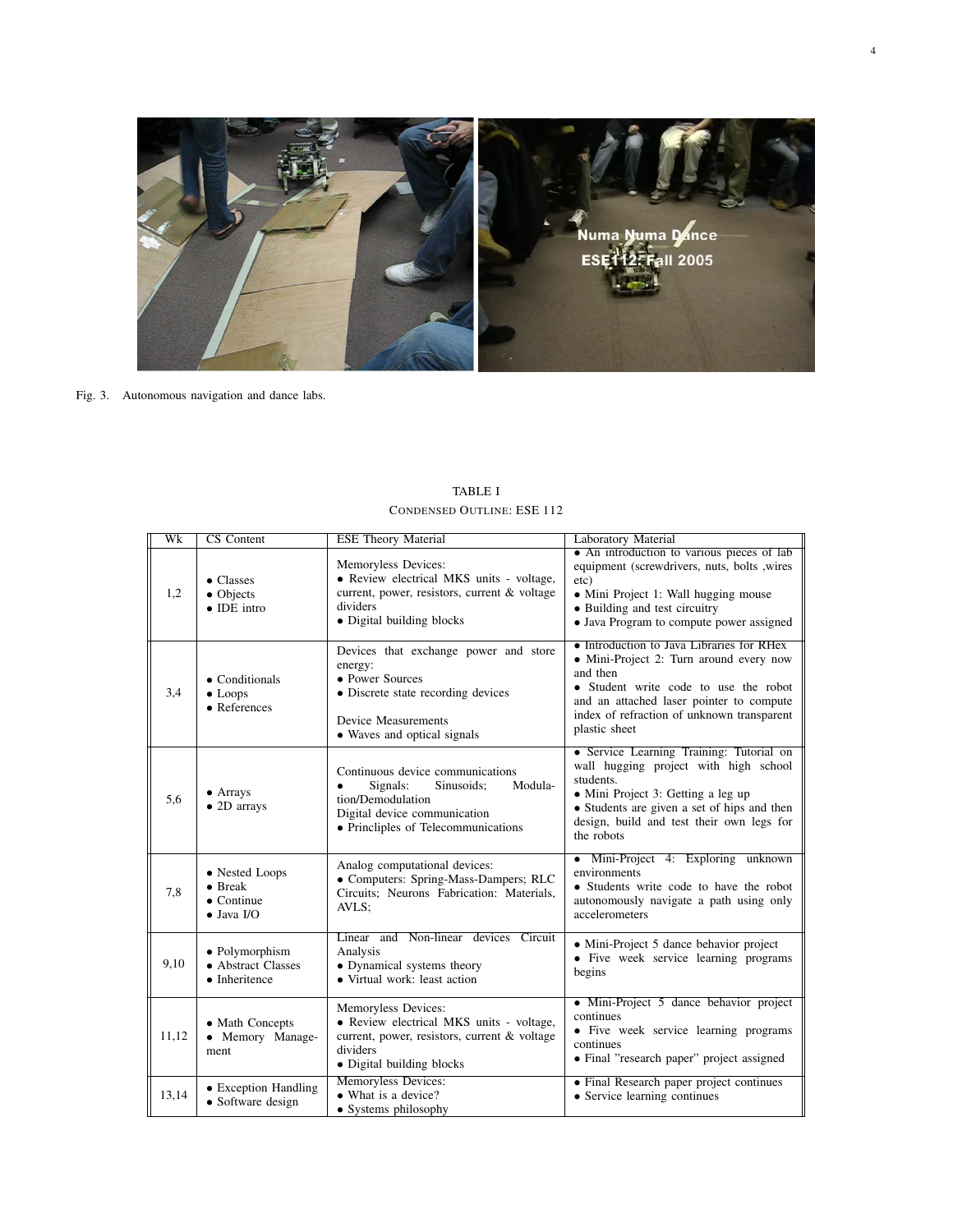Students in groups of three submit proposals for research. These proposals include abstracts of the potential paper and references to the current research literature. The course staff then chooses from the proposed ideas and each group works to submit an outline of a complete paper. The papers involve research on the robotic platform, Edubot, but are otherwise open. Exposing students to the research paradigm results in creative solutions, improves writing skills and promotes the development of self-motivated learners. As remarked in the introduction, this process, set against the present, immature state of robotic science, has proven to offer a very powerful stimulus for creativity and discovery. There are a number of proposed ideas and questions that have emerged from this "novices" setting that have been taken up as research projects under graduate student supervision.

#### V. SERVICE LEARNING

Beyond the benefit to the local community, the impact of learning by teaching has long been established. Research suggests that student participants in service learning retain knowledge, gain a deeper understanding of the material, and are more likely to emerge as community leaders [23], [24]. Leveraging the University of Pennsylvania's top ranking in its geographical region [25], we integrated service learning throughout both courses.

As shown in figure 4 undergraduates work with high school students from the West Philadelphia school system over ten two-hour sessions. Working in teams of approximately four (two high-schoolers and two undergraduates), each group completes three robotics based projects. In the first of these projects students build a simple wall following mouse (from a commercially available kit). In the second project, students are exposed to programming constructs through LEGO robotics and are asked to build a robot that solves a problem in an are of interest. During this second project the high-school students are introduced to basic programming concepts. Some examples include; basketball shooting, fire-fighting and trash collection. Finally the last five sessions are devoted to choreographing a dance with Edubot. After a brief introduction to Java, the high school students are given access to the dance moves that the undergraduates created for their own similar project. Then, they choreograph a short dance to music of their choosing by combining code written on their own with the undergraduates' project code.

#### VI. OUTCOMES

In the first, pilot year of implementation, the new curriculum was introduced to a group of 17 volunteer students. This group shared a fall-semester lecture course with other students  $(n = 27)$  enrolled in the pre-existing curriculum, but also participated in an additional lab component as well as the service learning component. Thus for one semester, the new and old versions of the curriculum were being run in parallel with an overlapping lecture component. Students in both the pilot curriculum group and the traditional curriculum group completed a common set of six graded problem sets and one midterm exam. (Students in the pilot group had alternative

assignments for another midterm and final exam.) For the assignments that both groups completed in common, we were able to carry out a direct comparison of their performance. As shown in table II, students in the two groups performed



Fig. 4. Penn undergraduate students working with high-school students on one of three robotics projects completed over ten-two hour sessions.

similarly on the midterm exam (t =  $0.62$ , df =  $42$ , p =  $0.54$ ). However, there was a significant difference ( $t = 2.28$ , df = 42,  $p = 0.028$ ) between the two groups on their performance on the problem sets, with the pilot curriculum group scoring higher than the traditional curriculum group. Mean scores out of 300 possible points were  $241$  (sd = 28.2) for the pilot group and  $214$  (sd = 43.5) for the traditional curriculum group. Because students self-selected into the pilot group, we cannot assume that this difference is due solely to the different curricula experienced by the two groups. Nevertheless, these findings give us some reason to believe that the changes introduced in the pilot curriculum in terms of pedagogy, content focus, and increased time demands do not seem to place students at a disadvantage in learning standard course material. The advantage seen for the pilot group on the problem sets further suggests that students in the pilot group may be gaining stronger skills in applying course concepts in creating mathematical models of complex situations and understanding the abstract lecture material.

TABLE II COMPARISON OF TRADITIONAL AND PILOT CURRICULUM GROUPS ON SHARED MIDTERMS AND PROBLEM SETS

|                                                       | Traditional<br>$N = 27$ | Pilot<br>$N = 17$ |
|-------------------------------------------------------|-------------------------|-------------------|
| Midterm Score (t = 0.62, df =42, p = 0.54)            | 83%                     | 86%               |
| Problem Set Score ( $t = 2.28$ , df=42, $p = 0.028$ ) | 71.3%                   | 80.3%             |

Throughout the semester students were also are asked to fill out surveys and were interviewed about their experiences in the course. Though preliminary, the results thus far have been encouraging. Survey and data collection from the pilot year of the course (N=19) show a 98% attendance rate in the laboratory. 95% of students chose to take the optional